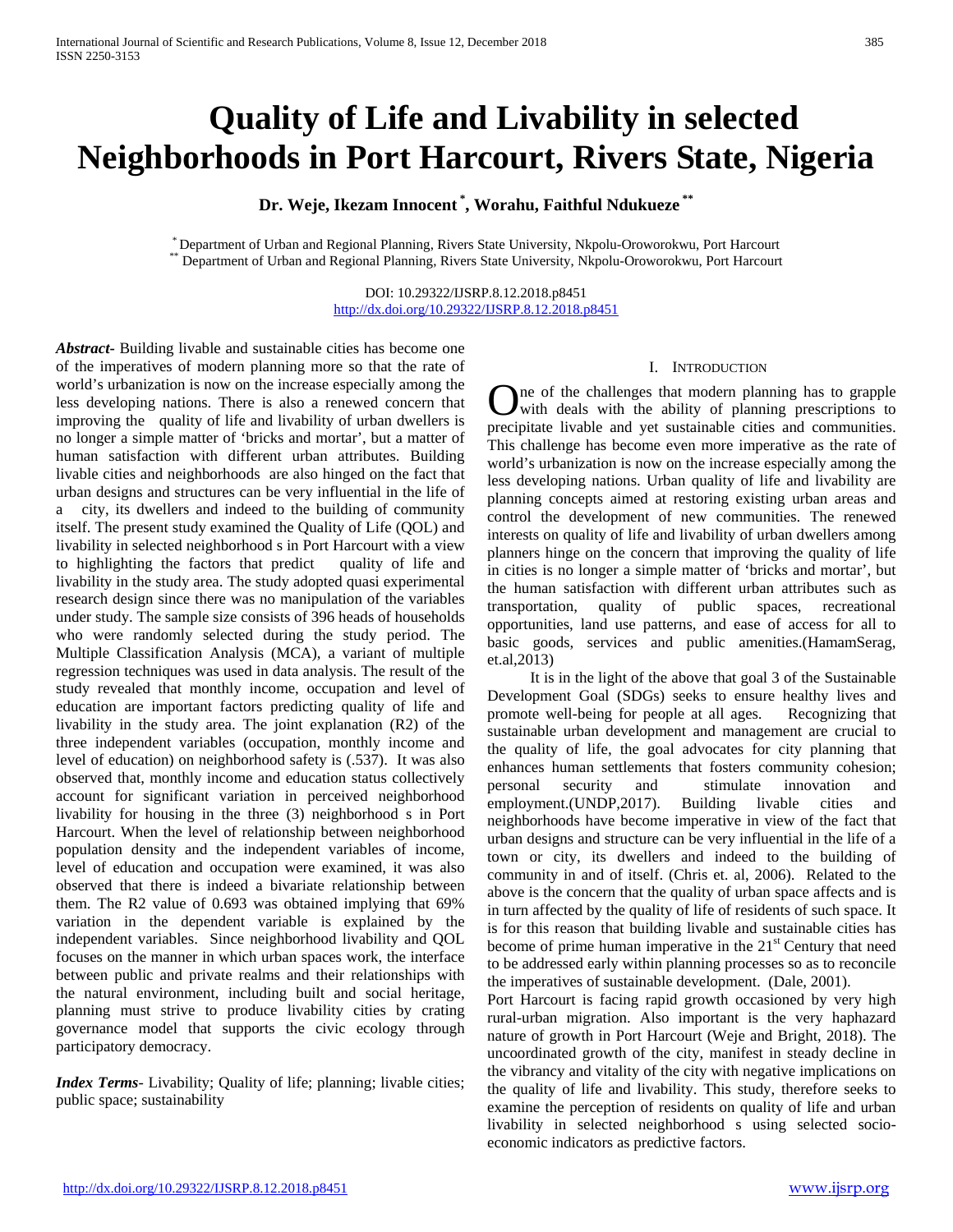## II. 2. STUDY LOCATION

 Port Harcourt is one of the biggest cities and is financially viable as the focal point of Nigeria's oil and gas industry. It is the headquarters of Rivers State and the administrative seat of Port Harcourt City Local Government Area (PHALGA). Port Harcourt Situates on coordinate 4°49′27″N 7°2′1″E / 4.82417°N. It is located 52 kilometers (32 mi) southeast of Ahoada and around 40 kilometers (25 mi) northwest of Bori. It is boarded on the south by Okrika Local Government Area (LGA), on the east, by Eleme LGA, north by Obio-Akpor LGA and on the west by Degema LGA. Port Harcourt has a moderately level geography of around 3.3m above sea level. It is blessed with oil and gas resources, sea ports and houses both local and multinational corporations. The presence of these resources is all contributory to the rapid growth of the city but not without some consequences such as uncoordinated growth with attendant implications on the city's quality of life.

 The study covers three neighborhood s in Port Harcourt City Local Government Area namely: Main Town, Borokiri, and Dockyard Layout (see figure 1).





Source: Rivers State Master plan of 1975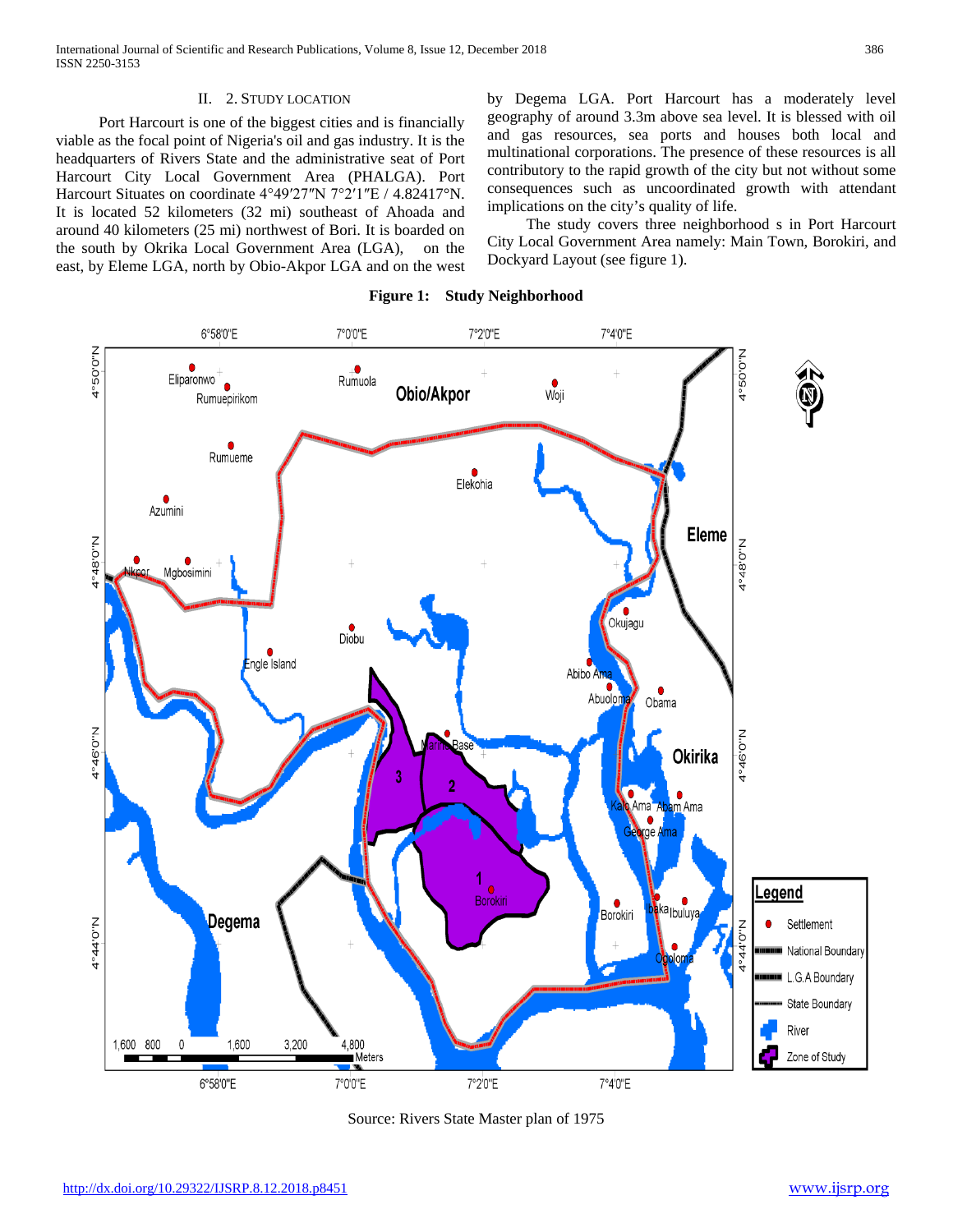### III. CONCEPTUAL FRAMEWORK/LITERATURE REVIEW

## **3.1 The Neighborhood Concept**

 The neighborhood concept was developed by Perry (1872 – 1944) and used to describe a populated area that supports a primary school with pupils' enrolment of between 1000 and 1200. A neighborhood was bounded by arterial road and other boundaries with an open space, school, community centre and local shops. In addition, there should be no thorough traffic within the neighborhood centre. This concept dominated scholar discourse during the industrial revolution. The neighborhood concept was developed as a response to degradation of the city surroundings because of excessive and heavy traffic movement through the city, insecurity to school – going children, distance of shopping and recreational facilities among others (Shambharkar, 2008). The idea of the concept was to create a safe and healthy physical environment in which children will have no traffic.

 According to Perry,(1998) the neighborhood concept acts as a framework for urban planners attempting to design functional, self-contained and desirable neighbourhoods in the early 20th century in industrialising cities. The concept has however been adapted presently as a means of ordering and organising new residential communities in a way which satisfies contemporary "social, administrative and service requirements for satisfactory urban existence (Perry,1998)

## **3.2 The Concept of Livability and Quality of Life (QOL)**

 A livable city is one that addresses the issues of its residents for clean air and water, adequate housing, Safe Street, secure open spaces, employments and economic opportunities, and essential amenities like education, health care and sanitation. (Clark,2013). Other aspect of city livability is the degree to which citizens' participation in decision-making on matters meeting their well-being. Livability describes the ability of a living space (neighborhood, settlement) to support quality living to the residents. From the professional point of view, a livable space is expected to exhibit but not limited to the following: have a secure or safe public space; ensure an healthy environment; guarantee good job opportunities; ensure an integrated public transport system; foster accessible facilities for all; ensure greater transparency and good governance (devoid of political interferes corruption).

 On the other hand, Quality of Life (QOL) refers to the outcome of conditions that perceived to exist and the degree to which they meet the desire and expectations of individuals (Massam,2002). QOL of life describes a multi-faceted concept that links both the physical, social, psychological and environmental dimensions of a person. urban quality of life refers *to* the urban planning whose objective is to realize the sustainability of the development with respect to an individual's quality of life*.*It is in this context that Centre for Health Promotion (2001) describes QOL to cover three main areas: Being (connecting with physical, psychological and spiritual) Belonging (connections to one's physical, social and community environment) and Becoming which describes the day to day activities that a person carries out to achieve goals, hopes, and aspirations with practical, leisure, and growth aspects.

 The phenomenon of QOL is multi-faceted and complex rather than linear. Understanding the concept therefore requires an analysis of particular quality of space, including the relationships, the dynamics, and the reticular relationships that exist between the various dimensions of space. This is because quality of life does not refer to the quality of life in urban areas only but describes the quality of built environment in both urban and rural areas.

 The issue of quality of life and liveabilty have attracted the attention of so many scholars. Kamp et al, (2013) sees livability as parts of the individual condition that in their broadest sense makes a place satisfying to live in. for them, a livable place should be especially regulated and by and large without irritation, pressing, uproar, hazard, air tainting, earth, squander, and other unwelcome intrusions. However, Myers, (1987) considers livability as "the community's quality of life which is constructed of the shared characteristics the residents experience in places and the subjective evaluations residents make of those conditions". This share some tangible characteristics which comprises accessibility of transport, public amenities, social facilities, opportunities and the impalpable components, for example, sense of place, sense of safety access to amenities, comfort, health, mobility, air quality, social network (Howley et. al. 2009; ). These qualities cover the fundamentals of living and inclinations of the residents

 McCrea et al (2005), examined different geographic levels of subjective urban quality of life and discovered that regional satisfaction was best predicted by evaluations of regional services (such as health and education) and the cost of living, while evaluations of environmental and urban growth problems were significant predictors of regional satisfaction for younger persons. Neighborhood satisfaction was best predicted by evaluations of social interactions, neighborhood crime and public facilities (parks, libraries), while housing satisfaction was predicted best by age of home and home ownership. Chor, and Wai (2006) also explored the relationship between the accessibility to prestigious schools and the value of housing properties in Singapore. The findings indicate that the accessibility to prestigious schools does affect residential property price, and it significantly explains the variation in housing prices in Singapore. However, these are not valued as highly as other attributes, such as neighborhood prestige and tenure of the property.

 Song and Knaap (2004), analyzed the prices of single family houses when mixed land uses are included in neighborhoods in Washington County. They concluded that housing prices increase with their proximity to – or with increasing amount of – public parks or neighborhood commercial land uses.

### IV. METHODOLOGY

 The study adopted the quasi-experimental (Cook and Campbell, 1979) research design since there was no manipulation of any subjects of the study. Port Harcourt has 22 existing neighborhood s, three (3) neighborhood s (Borokiri, Reclamation (Dock yard) and Main town layouts) were selected randomly for study. To determine the sample size, total census of number of households was carried out and ascertained to be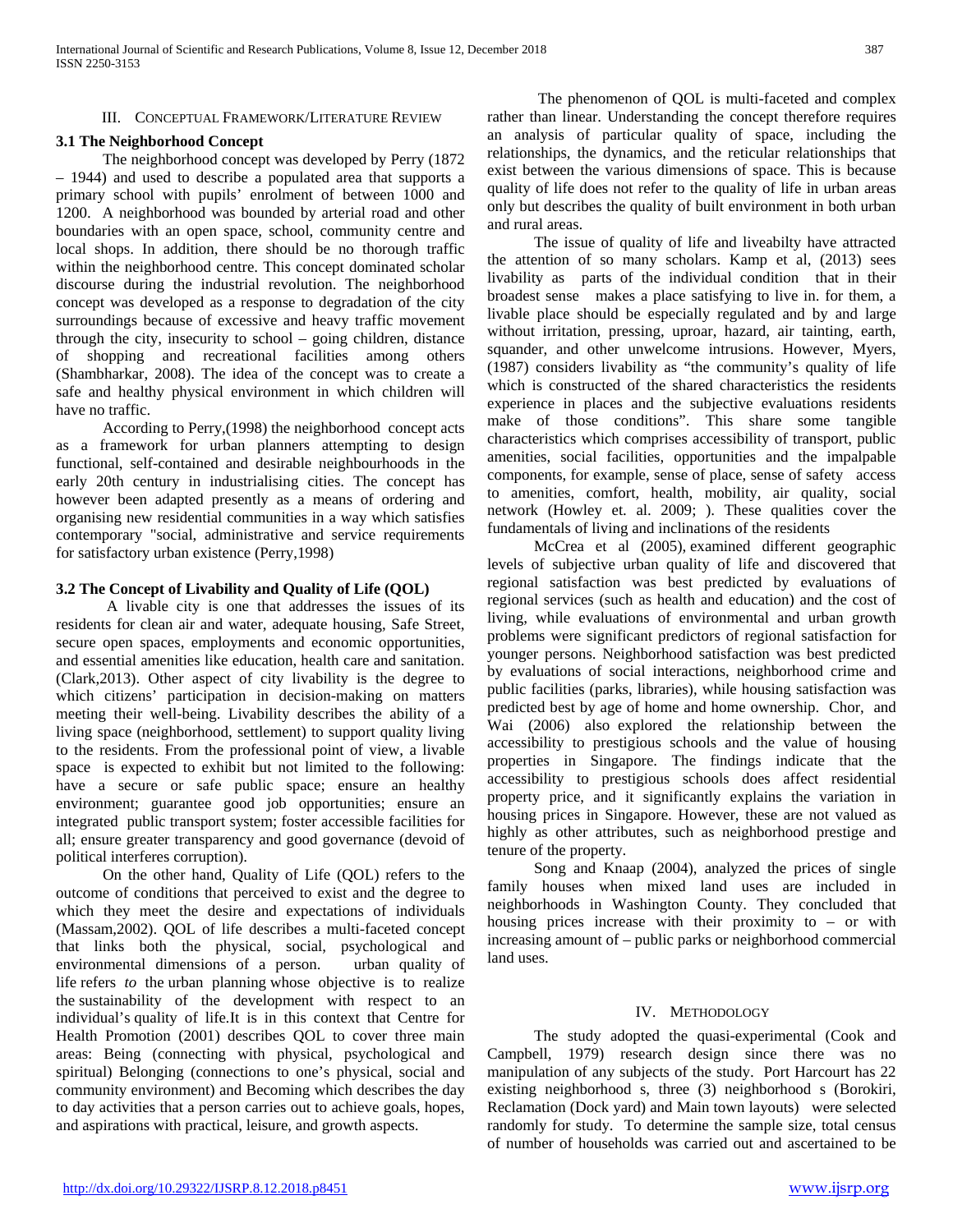41,272. Furthermore, the Taro Yamane sample size determination method was there after applied to determine the appropriate number of households (sample size) that should be studied at the 5% level of precision. In order to determine the number of questionnaires to be distributed in each of the sampled neighborhood s, the Neyman proportional allocation method was adopted so as to ensure that sample size is representative of the household population. A total number of 396 questionnaires were distributed and was considered adequate for this study.

 To determine if there is any statistically significant relationship between the dependent variable (livability) and independent variables (residents occupation, income and educational status ) , the Multiple Classification Analysis (MCA) was used. The MCA statistics shows eta, eta<sup>2</sup> coefficient indicating how each independent variable is related to the dependent variable and a beta coefficient for each independent variable indicating its relative importance in the total variance explained.

The MCA technique is given by the equation:

 $Yij...n = \hat{Y} + ai +bj+...... + eij......n$ ………………………………..(1)

 $Yii...n$  = The score (on the dependent variable (i.e. Housing Productivity (HP) of individual who falls in category i of predictor A (AC), category /of predictor B (LAV), etc.

 $\hat{Y}$  = Grand mean on the dependent variable (HP)

ai = The "effect" of membership in the ith category of predictor A (AC).

bj = The "effect of membership in the jth category of predictor B (HP)

 $eij...n =$  Error term

 There exist diverse dimensions on which QOL can be measured the present study focused on three domains of QOL such as environmental dimension (measured in terms of conditions and availability of open space, youth friendliness, opportunity to play in the neighborhood and presence of parks); social dimension, (measured in terms crime rate); and physical dimension (measured in terms of affordability of housing, population density and nature of land use distribution)

## V. RESULTS AND DISCUSSION

 This section presents the results of the MCA analysis between our dependent and independent variables. Table 1 is the result of our MCA showing the relationship between neighborhood safety (dependent) and residents' occupation, income and level of education (independent variables). The  $Eta^2$ factor shows that there is significant relationship between our dependent and independent variables. The result shows that occupation (.174), monthly income (0.320), and level of education (0.187) have large and significant predictive effect on neighborhood safety. The joint explanation  $(R^2)$  of the three independent variables (occupation, monthly income and level of education) on neighborhood safety is (.537). This implies that the level of explanation provided by occupation, income and level of education to the dependent variable (neighborhood safety) in the study area is 53%.

**Table 1: Multivariate relationship between neighborhood safety and occupation, monthly income and educational status of residents**

|                                  |                    | Eta  | Eta <sup>2</sup> | <b>Beta</b> | R   | $\mathbf{R}^2$ |  |
|----------------------------------|--------------------|------|------------------|-------------|-----|----------------|--|
| Neighborhood Crime rate (Safety) | Occupation         | .417 | .174             | .801        | 733 | .537           |  |
|                                  | Monthly income     | .566 | .320             | .901        |     |                |  |
|                                  | Level of education | 432  | 187              | .640        |     |                |  |

# **Source: Field Survey,( 2018)**

 To ascertain if there is multivariate relation between neighborhood livability for housing and occupation, income and educational status of residents, a multiple classification analysis was also done as shown in table 2. The result (table 2) reveals that occupation, monthly income and education status collectively account for significant variation in perceived neighborhood livability for housing in the three (3) neighborhood s of Port Harcourt. The import of this development is that there is significant relationship between liveabity for housing and the independent variables examined. The  $Eta<sup>2</sup>$  value shows that monthly income  $(1.220)$  and occupation of residents (1.02) correlates highly with affordability of accommodation respectively. Again, monthly income and occupation of residents also have large effect in terms of the level of explanation they provide for land use distribution in the

studied neighborhood s. The joint explanation  $(R^2)$  provided by the independent variable (income, educational and occupational status of residents) to the dependent variable (land use distribution) shows that educational status, monthly income and occupation of residents is 0.829, indicating that 81% of the changes in the dependent variable is accounted for by the independent variables. For when the level of relationship between neighborhood population density and the independent variables income level of education and occupation was examined it is also revealed that there is bivaraite relationship between them. The  $R^2$  value of 0.693 was obtained implying that 69% variation in dependent variable is explained by the independent variable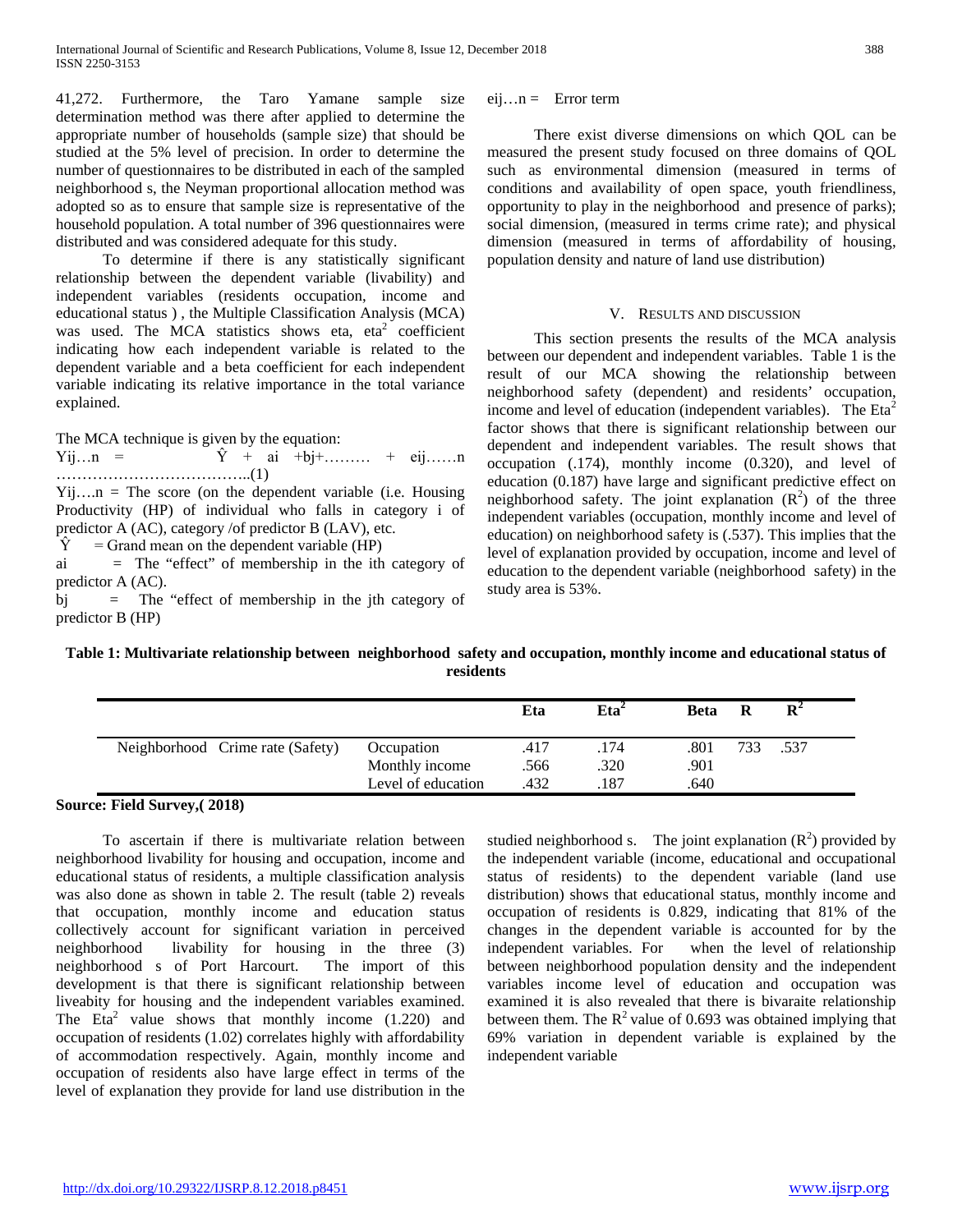|                                                       |                                      | Eta          | Eta <sup>2</sup> | <b>Beta</b><br>(Adjusted) | $\overline{\mathbf{R}^2}$ |
|-------------------------------------------------------|--------------------------------------|--------------|------------------|---------------------------|---------------------------|
| Affordability of accommodation in Level of education  |                                      | .491         | .241             | .402                      |                           |
| the neighborhood                                      | Monthly income                       | .678         | .460             | 1.220                     | 0.754                     |
|                                                       | Occupation                           | .699         | .489             | 1.020                     |                           |
| Population<br>density<br>the<br>in                    | Level of education                   | .654         | .428             | .544                      |                           |
| neighborhood                                          | Monthly income                       | .538         | .289             | .792                      | 0.693                     |
|                                                       | Occupation                           | .482         | .232             | .684                      |                           |
| Nature of landuse distribution in<br>the neighborhood | Level of education<br>Monthly income | .122<br>.829 | .014<br>.687     | .264<br>1.593             | 0.810                     |
|                                                       | Occupation                           | .741         | .549             | 1.079                     |                           |

**Table 2: Neighborhood Livability for Housing using Occupation, Monthly Income and Level of Education (MCA)**

Source: Researcher's Field Survey, (2018)

 To further determine the relationship between neighborhoods liveabilty for open space and the resident's socioeconomic characteristics, the MCA analysis was also carried out as shown in table 3. The result (table 3) shows that monthly income (eta<sup>2</sup> =1.334) and residents occupation (eta<sup>2</sup>  $=0.849$ ) are the most important factors that correlate with open space in neighborhood . With respect to opportunities for families to play in neighborhood, monthly income (eta=1,449) and occupation of residents (eta=1.381) also had a very high predictive powers. (See table 3). The joint explanation of income, occupation and educational status of residents to condition of open space in neighborhood is 0.628. For Level of youth friendliness in the neighbourhood, it is 0.839, Opportunities for families to play in neighborhood 0.826 and Parks that cater to youth in neighborhood 0.698 respectively.

| Table 3: Predicting Perceived Neighborhood Livability for Open Space using Occupation, Monthly Income and Level of |  |
|--------------------------------------------------------------------------------------------------------------------|--|
| <b>Education (Multiple Classification Analysis)</b>                                                                |  |

|                                              |                                  | Eta          | $E^2$        | Beta<br>(Adjusted) | $R^2$ |
|----------------------------------------------|----------------------------------|--------------|--------------|--------------------|-------|
| Rating the condition of the open space       | Monthly income                   | .687         | .472         | 1.334              |       |
| in neighborhood                              | Occupation                       | .466         | .217         | .849               | 0.628 |
|                                              | Level of education               | .446         | .199         | .221               |       |
| friendliness<br>Level<br>of<br>youth<br>in   | Monthly income                   | .819         | .671         | .538               |       |
| neighborhood                                 | Occupation<br>Level of education | .789<br>.620 | .623<br>.384 | .678<br>.411       | 0.839 |
| Opportunities for families to play in        | Monthly income                   | .606         | .367         | 1.449              |       |
| neighborhood                                 | Occupation                       | .532         | .283         | 1.381              | 0.826 |
|                                              | Level of education               | .273         | .075         | .355               |       |
| Parks<br>for<br>that<br>youth<br>cater<br>in | Monthly income                   | .786         | .618         | 1.242              |       |
| neighborhood                                 | Occupation                       | .516         | .266         | .559               | 0.698 |
|                                              | Education                        | .302         | .091         | .204               |       |

Source: Researcher's Field Survey, (2018)

# VI. CONCLUSION AND RECOMMENDATION

 Neighborhood livability is presented as a unique case of livability at large with strong ties to the notion of urbanity. Developed nations have managed to retain higher levels of livability by improving economic and health conditions and by adopting a more responsive approach to environmental issues. The livability concerns in most developing nations still revolve around the reduction of poverty, hunger, and disease. Such presence affects natural biodiversity and ecological stability by

modifying the natural landscape and emitting different kinds of wastes and pollutants to the environment. To improve the overall livability of the cities must minimize their impudence on the environment, which leads us to the reasonable assumption that the less cities we have, the more livability we can achieve. Such assumption may prevail if we ignore the social and psychological aspects of human life.

 The advent of urbanity has prompted people to abandon their rural lives with established primary and secondary social circles and head to the cities to achieve greater economic and civic independence. Urbanity has offered humanity with another